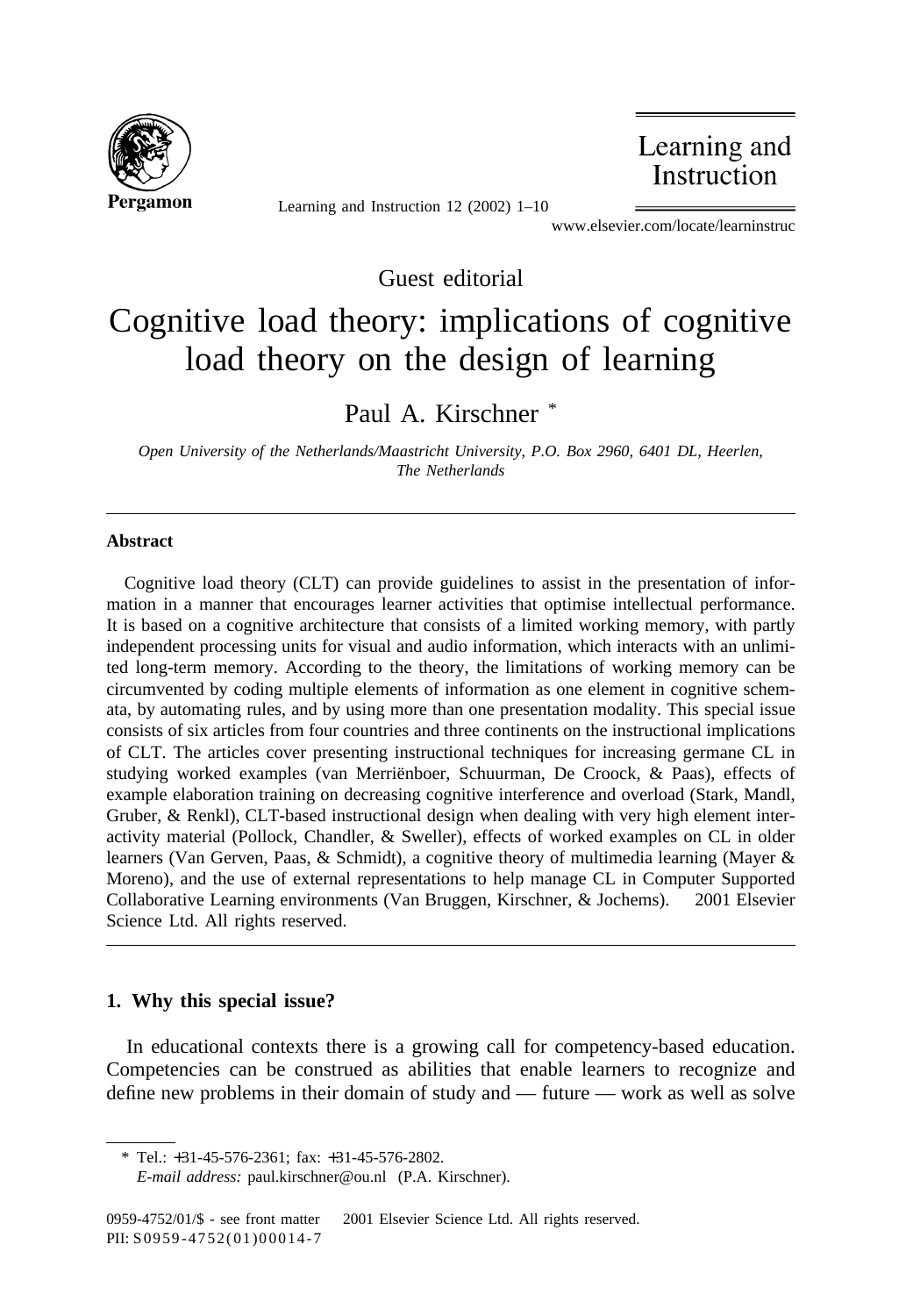these problems (Kirschner, van Vilsteren, Hummel, & Wigman, 1997). According to Keen (1992), competencies refer to the ability to operate in ill-defined and everchanging environments, to deal with non-routine and abstract work processes, to handle decisions and responsibilities, to work in groups, to understand dynamic systems, and to operate within expanding geographical and time horizons. In other words, competencies are a combination of complex cognitive and higher-order skills, highly integrated knowledge structures, interpersonal and social skills, and attitudes and values. Acquired competencies enable learners to apply these skills and attitudes in a variety of situations (transfer) and over an unlimited time span (lifelong learning) (van Merriënboer, 1999; see also Fletcher, 1997a,b; Spencer & Spencer, 1993).

The design of education based on a competency based paradigm is fundamentally different from what instructional designers are used to doing. The acquisition of the necessary complex cognitive skills added to the requirement that the learners can then apply those skills in new situations and new domains (far transfer) asks much from learners. To design, development, and implement such education — in which cognition, meta-cognition and transfer are the most important variables — requires us to better understand and make use of the possibilities and take into account the limitations of the human mind. Cognitive load theory (CLT) may offer instructional designers a tool for achieving this goal.

The six contributions to this special issue form a good overview of both what CLT is as well as what the effects of this theory is on instructional design for effective and efficient learning. In this article I will first attempt to construct a background for the reader of the fundamental elements in CLT. This will be followed by a description of the six articles in the issue. Finally, the possible consequences of CLT research on instructional design will be discussed.

# **2. Cognitive architecture: memory and schemas**

*Short-term* or *working memory* is what you are using at this very moment to process this text (stimuli have entered your sensory register through attention and recognition). You use it for all of your conscious activities and it is the only memory that you can monitor. Everything else — content and function — is concealed until brought into working memory. A problem, especially for instructional designers, is that it is limited to about seven items or elements of information at any one time (Miller, 1956; Baddeley, 1992). Furthermore, because working memory is also used to organise, contrast, compare or work on that information, you probably can only process two or three items of information simultaneously as opposed to merely holding that information. Finally, working memory is seen not as one monolithic structure, but rather a system embodying at least two mode-specific components: a visuospatial sketchpad and a phonological loop co-ordinated by a central executive.

*Long-term memory* (LTM) is, in contrast, what you use to make sense of and give meaning to what you are doing now. It is the repository for more permanent knowledge and skills and includes all things in memory that are not currently being used but which are needed to understand (Bower, 1975). Most cognitive scientists believe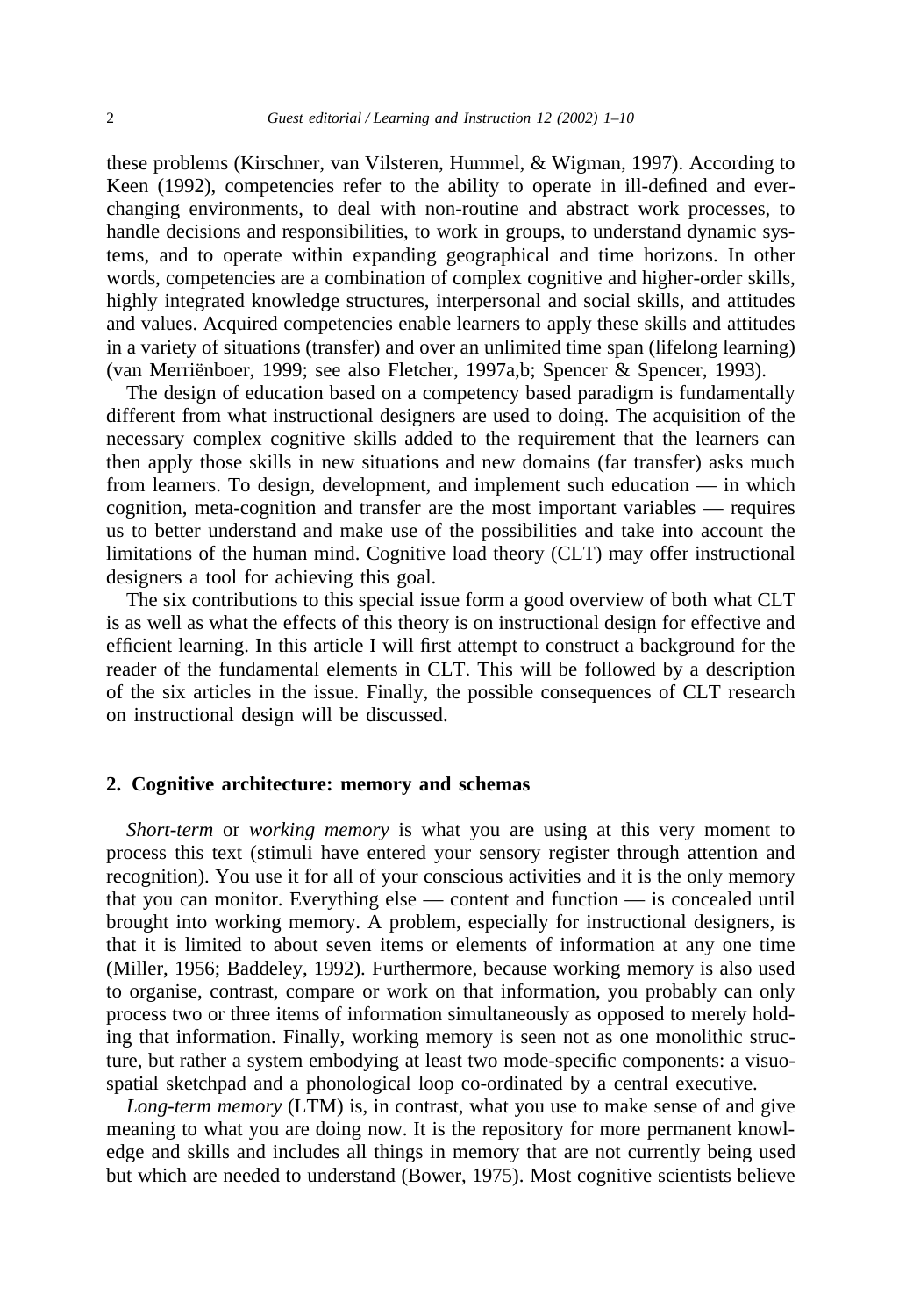that the storage capacity of LTM is unlimited and that is a permanent record of everything that you have learnt. You are not directly conscious of LTM. Awareness of its contents and functioning is filtered through working (conscious) memory.

Human cognition, thus, places its primary emphasis on the ability to store seemingly unlimited amounts of information including large, complex interactions and procedures in LTM. Human intellect comes from this stored knowledge and not from long, complex chains of reasoning in working memory which is incapable of such highly complex interactions using elements not previously stored in LTM. It follows, that instruction (and instructional design) that require learners to engage in complex reasoning processes involving combinations of unfamiliar elements are likely to present problems and not work well. Instruction, thus, must consider how is this information stored and organised in LTM so that it is accessible when and where it is needed.

According to *schema theory*, knowledge is stored in LTM in schemata. Schemata categorise information elements according to how they will be used (Chi, Glaser, & Rees, 1982). A schema can hold a huge amount of information, yet is processed as a single unit in working memory. Schemata can integrate information elements and production rules and become automated, thus requiring less storage and controlled processing. Skilled performance consists of building increasing numbers of increasingly complex schemas by combining elements consisting of lower level schemas into higher level schemas.

Schemas can also reduce *working-memory load*. Although working memory can process only a limited number of elements at a time, the size, complexity, and sophistication of elements is not. A schema can be anything that has been learnt and is treated as a single entity. If learning has occurred over a long period of time, a schema may incorporate a huge amount of information. In summary, schema construction aids the storage and organisation of information in long-term memory and reduces working memory load.

# **3. Cognitive load**

CLT assumes a limited working memory connected to an unlimited long-term memory (Baddeley, 1986). As a result of this limitation instruction should be designed such that working memory is capable of processing the instruction (i.e. the information that constitutes the instruction). CLT, thus, is concerned with the limitations of working-memory capacity and the measures that can be taken to promote learning, that is the construction of schemata, by imposing adequate levels of CL. In other words: How can the instructional designer assure that the limits of the learner's working memory load are not exceeded when he or she is processing instruction?

Both causal and assessment factors affect CL (Paas  $\&$  van Merrienboer, 1993; see Fig. 1). Causal factors can be characteristics of the subject (e.g. cognitive abilities), the task (e.g. task complexity), the environment (e.g. noise), and their mutual relations. Assessment factors include mental load, mental effort, and performance as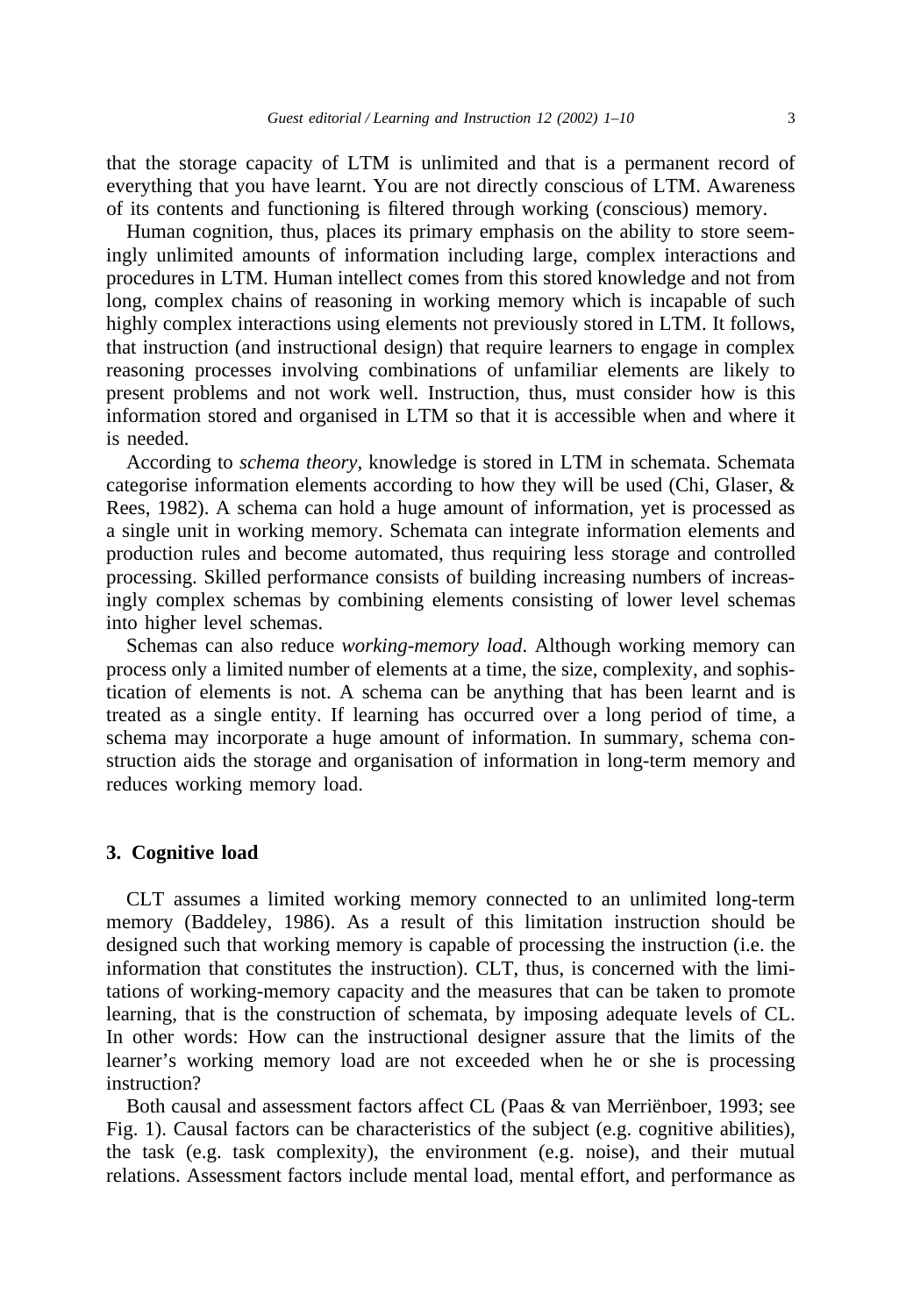

Fig. 1. Factors determining the level of cognitive load.

the three measurable dimensions of CL. Mental load is the portion of CL that is imposed exclusively by the task and environmental demands. Mental effort refers to the cognitive capacity actually allocated to the task. The subject's performance, finally, is a reflection of mental load, mental effort, and the aforementioned causal factors.

Working memory load is affected by the inherent nature of the material (intrinsic CL) and by the manner in which the material is presented (extraneous and germane CL). The following is a short explication of these three aspects of CL. The articles contained in this issue highlight relevant specific aspects in detail.

Learning, reflected by performance change, requires working-memory capacity. That is, it imposes a *germane CL* on the learner (Sweller, van Merrienboer, & Paas, 1998). Germane CL is required for the construction and storage of schemata into long-term memory. The construction of adequate and rich schemata is especially important in complex learning tasks where it will require more effort, because the elements contained by the to-be-learned material are highly interconnected (see, for example, the article in this issue by Pollock et al.). This is referred to as *intrinsic CL*, which is the portion of load that is imposed by the intrinsic characteristics of the task or subject matter. According to CLT the limitations of working memory are rarely taken into account in conventional instruction. Conventional instructions tend to impose an *extraneous CL* on working memory, whereas learning something requires shifting from extraneous to germane CL.

CLT states that the instructional interventions cannot change the intrinsic CL because this is *ceteris paribus* intrinsic to the material being dealt with. Extraneous and germane CL, however, are determined by the instructional design (Sweller, 1994). Although both can be altered by instructional interventions, extraneous CL is the effort required to process poorly designed instruction, whereas germane CL is the effort that contributes, as stated, to the construction of schemas. Appropriate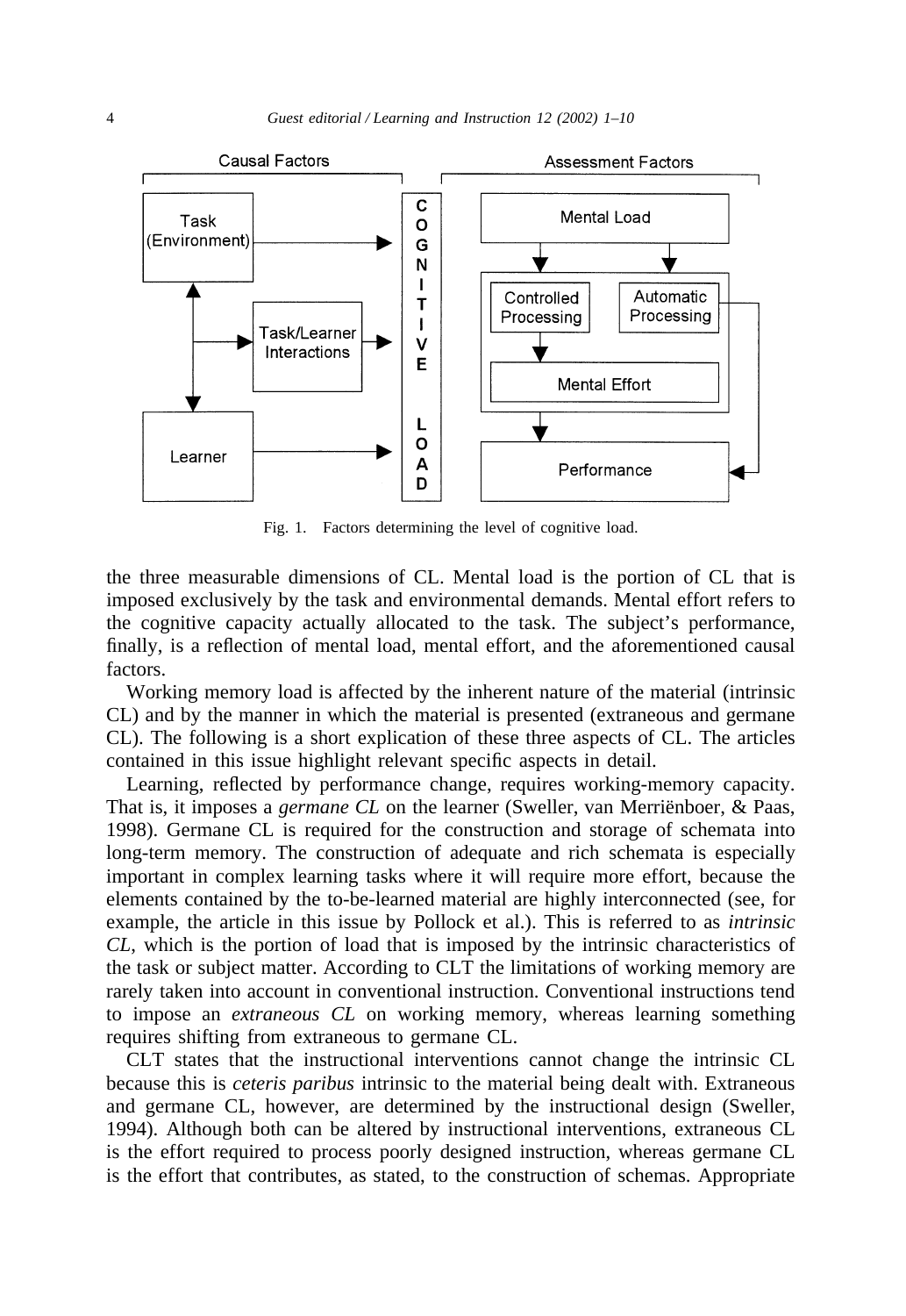instructional designs decrease extraneous CL but increase germane CL, provided that the total CL stays within the limits. A salient problem here is that, as is discussed in detail in the article by van Merriënboer et al., there is no empirical evidence nor technique which allows us to discriminate between the two. We can only determine what the total CL is and how it has been affected.

CLT has lead to the development of a number of instructional formats, including goal-free problems, worked examples and completion problems. An exhaustive overview of CLT-based instructional formats and their empirical base is given by Sweller et al. (1998).

# **4. Germane cognitive load and instructional design**

CLT research has primarily studied instructional designs meant to decrease extraneous CL. Recently, some studies have been conducted in which germane CL was increased when it was considered directly relevant to schema construction (Sweller, 1999). The basic assumption is that an instructional design that results in unused working memory capacity because of a low intrinsic CL imposed by the instructional materials and/or low extraneous CL due to appropriate instructional procedures may be further improved by encouraging learners to engage in conscious cognitive processing that is directly relevant to schema construction. Clearly, this approach can only work if the total CL of the instructional design (intrinsic CL+extraneous CL+germane CL) is within working memory limits. This is the new frontier of instructional design.

## **5. The contributions**

All of the contributors to this special issue present either theoretical or empirical studies relating to CLT and its implications for instructional design.

Van Merriënboer, De Croock, Schuurman, and Paas describe three experiments to test guidelines to instructional design which come from CLT with respect to their effects on both extraneous and germane CL as well as on learning results and training efficiency. CLT, on the one hand, states that extraneous CL is decreased in instructional situations where learners can use strategies other than weak-method problem solving methods such as means–ends analysis (e.g. in conventional problems). On the other hand, instructional methods such as worked out examples (WOEs) which decrease extraneous CL and increase germane CL may lead to superficial processing of information. A possible remedy for this is to present these WOEs in such a way that students are 'prompted' to compare and contrast the procedures in the WOEs (the greater the difference between WOEs, the higher the *contextual interference*). Their first experiment studies the decrease of extraneous CL by the use of *completion problems*, the guideline being that CL extraneous to the construction of cognitive schemata should be minimised. They compare completion problems, in which learners have to complete partial solutions to problems, to conventional problems, in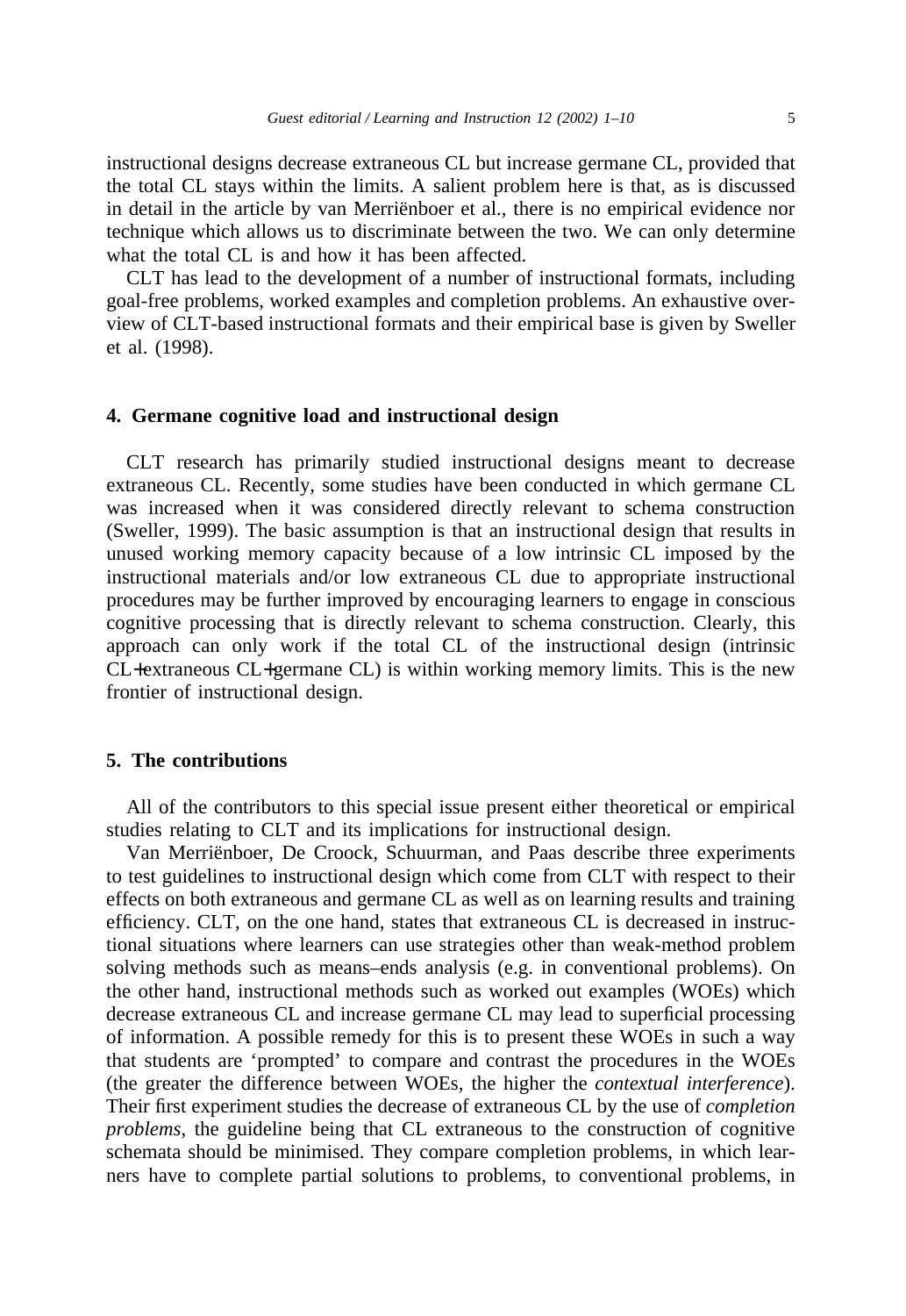which learners have to generate full solutions. Completion problems decrease CL during training and have a zero or positive effect on transfer test performance. The second experiment studied the increase of germane CL by the use of high contextual interference (HCI), the guideline being that germane CL that is directly relevant to schema construction should be optimised. Here, practice schedules with high and low contextual interference (HCI and LCI) are compared. HCI increases the CL during training (as predicted) whereby the learners used more time and more mental effort during instruction, but also resulted in increased retention and transfer performance. A final experiment studied the *redirection of attention* by simultaneously decreasing extraneous CL and increasing germane CL. It combines both earlier stated guidelines in a 2×2 factorial experiment with the factors problem format (completion vs. conventional) and contextual interference (HCI vs. LCI). They hypothesise that redirecting attention from extraneous to germane processes will improve training efficiency, i.e. positively affect the balance between CL during training and transfer test performance. In support of this hypothesis, they found that the completion-HCI group shows highest training efficiency. But transfer test performance for this group was disappointing. The results are discussed in relation to the learners' task involvement and the way in which HCI was made operational in combination with completion problems.

Stark, Mandl, Gruber, and Renkl study the influence of learning behaviour on the success of *example-based learning* in order to draw consequences from this for instructional practice. Based on an earlier study on learning with WOEs in the domain of accounting they analyse the effects of example-elaboration training on learning behaviour. This intervention, as in the study by van Merrienboer et al. described above, hopes to circumvent the shallow processing that WOEs might induce. In a further step, different ways of dealing with WOEs (elaboration profiles) are identified and related to the subsequent learning success (both cognitive and meta-cognitive) and to the learners' mental effort. Finally, they attempt to explain the formation of different elaboration profiles by the learners' specific characteristics (prior knowledge, domain interest, and tolerance of ambiguity). They were able to show that example-elaboration training had a positive effect on learning behaviour. Two types of successful learning with examples could be described. Subgroups of learners with different elaboration profiles differed in their mental effort and in the extent of their tolerance of ambiguity, but not in their prior knowledge or their domain-specific interest. This might be due to the fact that prior knowledge can lead to either more elaboration or less elaboration. The authors describe this problem in their article. A more marked tolerance of ambiguity concurred with a stronger mental effort and resulted in successful, meta-cognitive learning behaviour. To enhance the effectiveness of the learning method investigated they recommend special activating means (i.e. in the form of incomplete examples), that should be supported by additional explications, for subgroups of learners.

Pollock, Chandler, and Sweller describe four experiments generated by CLT examining a novel interpretation of the theory. If it is the case that working-memory is limited, it might be the case that first learning non-interacting, isolated aspects of a domain (vocabulary or chemical elements) before learning interacting, related aspects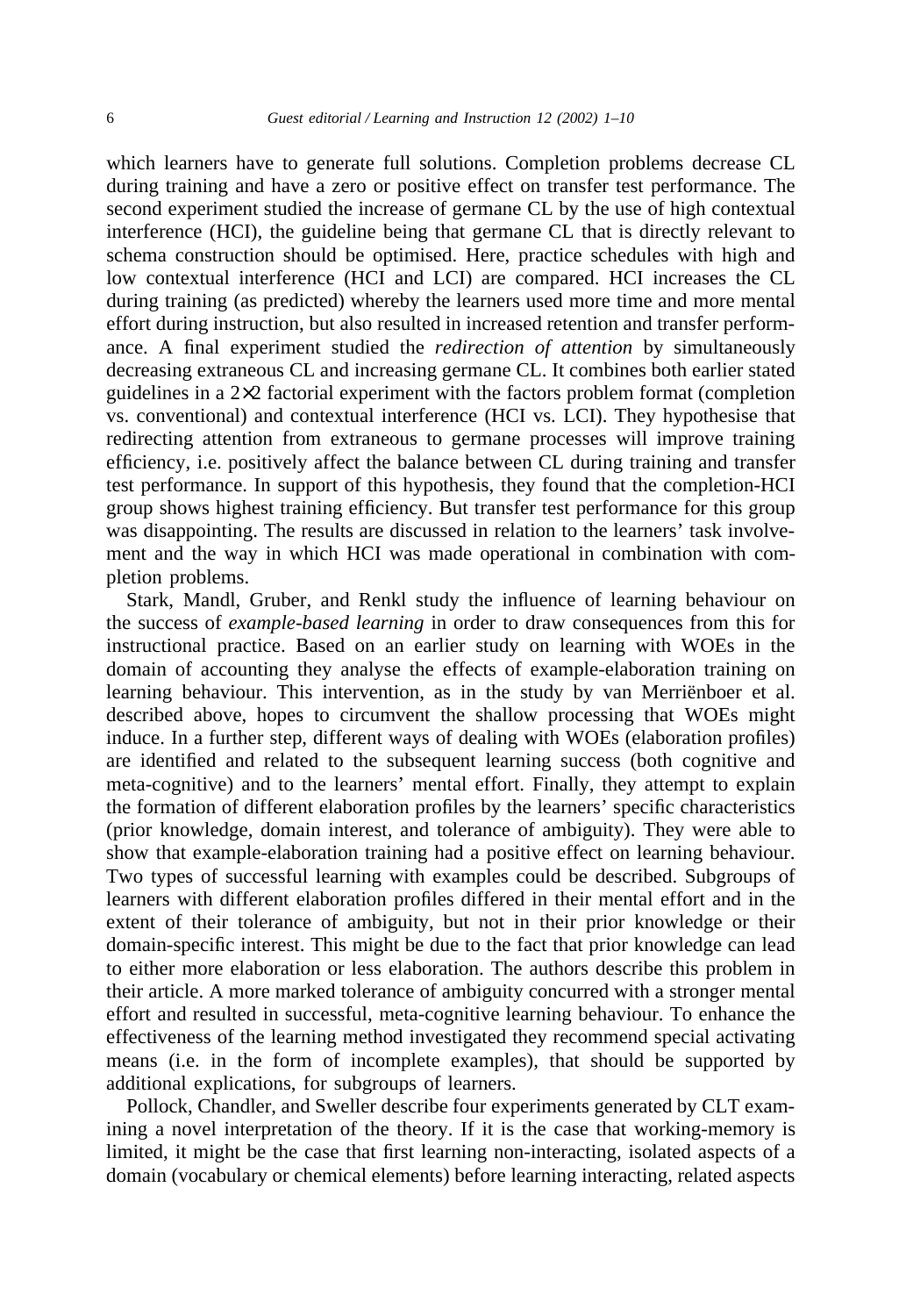(syntax or balancing chemical equations) could reduce cognitive overload and lead to better learning, better application and increased transfer. The experiments examine, thus, an alternative approach to instructional design which have the goal of promoting schema construction to foster understanding. A two-phase mixed method learning approach was developed and compared with conventional instruction in experiment 1 with novices in a subject-matter domain and with learners more knowledgeable in the domain in experiment 2. Initially, with the mixed method approach, the element interactivity of complex material was artificially reduced by presenting the material as isolated elements of information that could be processed serially, rather than simultaneously, in working memory. In the second phase of instruction, all the information for understanding (i.e. also the interacting elements) was presented. The conventional group was simply presented with all the information for understanding in both phases 1 and 2. Although a possible consequence of artificially reducing the element interactivity of material may be an initial decrease in a student's capacity for understanding, they hypothesise that over the longer term it would lead to an increase in learners' understanding. The experiments provide powerful evidence that for certain groups of learners, information is better learnt through the *mixed instructional method* and that for all groups both the instructional efficiency (based on mental effort and performance) and the learning efficiency (based on instruction time and performance). Evidence is also provided in support of the proposal that *schema construction* is the mechanism underlying the success of the mixed instructional method. To determine whether the differences found were due to the nature of the content and goal of the materials (heavy emphasis on procedural learning), two new experiments — analogous to the first two experiments — were carried out where the emphasis now was on conceptualisation.

Van Gerven, Paas, and Schmidt take the problem of CLT and its repercussions for instructional design a step further. Life-long learning is one of the most important aspects of competence based education. What is taught today, at least with respect to the content of a domain, is out-of-date tomorrow. If we are to continue learning throughout our lives, then instructional design must take into account the effects of ageing on that learning and on the fundamentals of cognitive psychology and learning theory. Ageing may decrease working-memory capacity, decrease processing speed and/or decrease the learner's ability to inhibit irrelevant or distracting information. If this is so, then this cognitive ageing would greatly impede the ability of elderly people to acquire complex skills. Van Gerven et al. examine whether the claim that CLT-based training formats meet the cognitive abilities of elderly learners particularly well, by presenting information in a highly efficient manner, holds up. By making an optimal use of the 'remaining' cognitive resources, learning can be enhanced. This article in this issue presents a study aimed at the efficiency of WOEs as a substitute for conventional practice problems in training the elderly. According to CLT, studying worked examples is a more efficient means of training complex skills than, solving conventional problems. As predicted, the results showed that the training efficiency of worked examples is higher than the training efficiency of conventional problems in that less training time and CL leads to a comparable level of performance.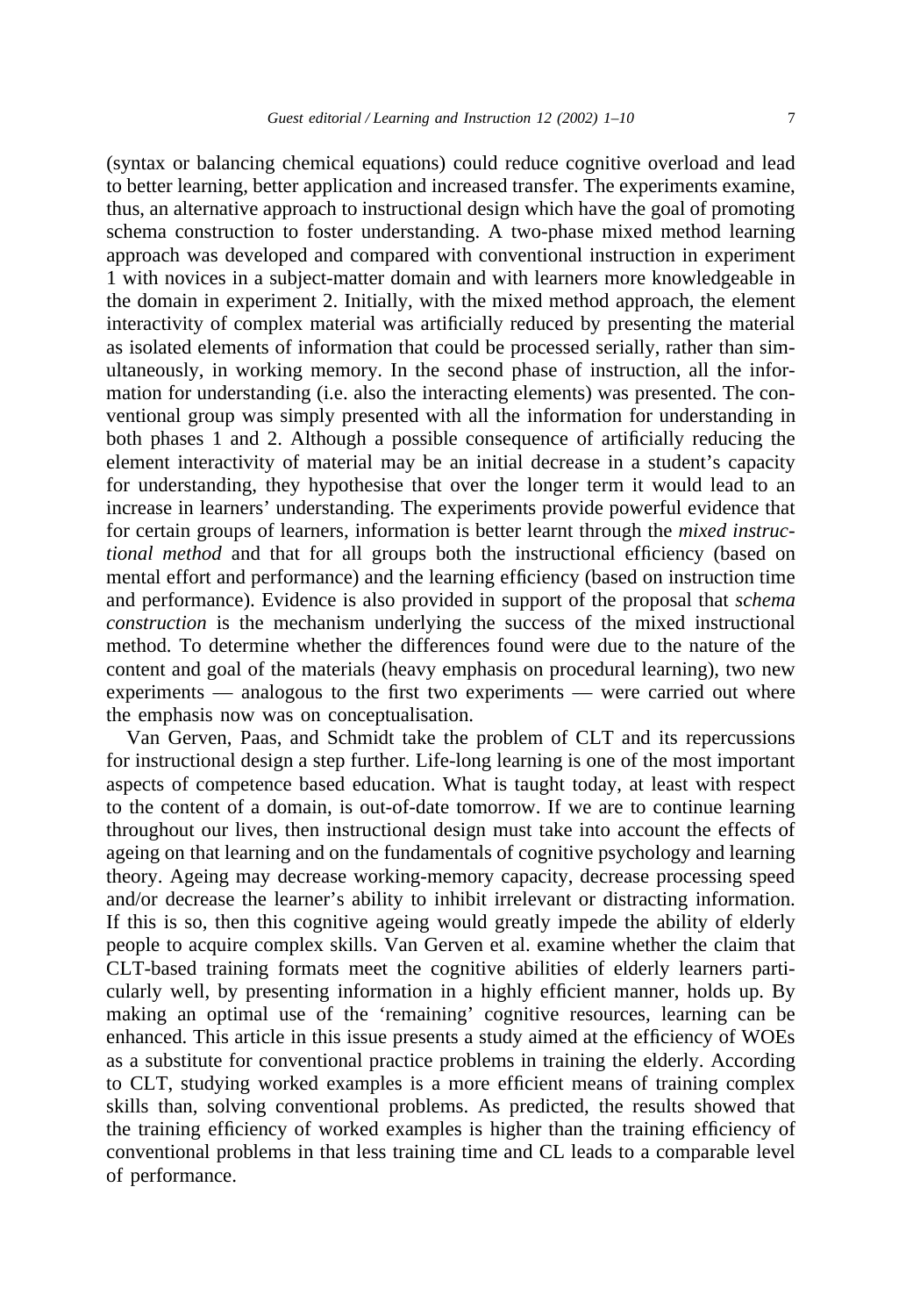Mayer and Moreno present a cognitive theory of *multimedia learning* which draws on dual coding theory, CLT, and constructivist learning theory. Based on the theory, principles of instructional design for fostering multimedia learning are derived and tested. The *multiple representation* principle states that it is better to present an explanation in words and pictures than solely in words. This proved to be the case when a condition with animation plus narration proved more effective than narration alone. The *contiguity* principle holds that it is better to present corresponding words and pictures simultaneously rather than separately when giving a multimedia explanation. This proved to be the case and appears to validate that working memory has distinct and additive visuo-spatial registers and auditory registers as well as to lend credence to the split-attention hypothesis that either successive or spatially separated information increases extraneous CL. The *coherence* principle posits that multimedia explanations are better understood when they include few rather than many extraneous words and sounds. This too was born out with the results showing that concise materials led to better learning than embellished materials. The *modality* principle states that it is better to present words as auditory narration than as visual on-screen text. Again this proved to be the case since animation plus audio (both sensory as well as spatial split-attention) proved better than animation plus text. Finally, the *redundancy* principle which holds that it is better to present animation and narration than to present animation, narration, and on-screen text (where the last two are redundant) proved to be true. This research presents clear and compelling guidelines for instructional design for multimedia messages based upon a cognitive theory of how learners process multimedia information.

Finally Van Bruggen, Kirschner, and Jochems present a model for applying CLT to the design of computer supported collaborative learning environments using external representations to support the argumentation process. Computer-supported collaborative learning (CSCL) environments, in particular environments where students share external representations, are discussed as an interesting area to applications of CLT. These environments share a number of characteristics that will induce considerable CL. Their article reflects on characteristics of CSCL environments and external representations and the research opportunities they offer to CLT. They argue that CLT can contribute to the understanding of CSCL by pinpointing situations in which high levels of CL are generated. CLT also raises a number of particular issues: from a CLT point of view, studying of worked out external representations may lead to better learning outcomes than (co)-construction which is the standard mode of operation in CSCL. The *ontology* and *specificity* of the representational scheme used are crucial factors, since they define what can be expressed and how much room for interpretation is left in the representation. CLT may help identify mismatches between representational schemes and execution of (sub)tasks. CLT has lead to a number of recommendations on the integration of diagrammatic and textual information. They relate this to discussion and chat facilities in CSCL and describe how these can be more firmly anchored in the external representation.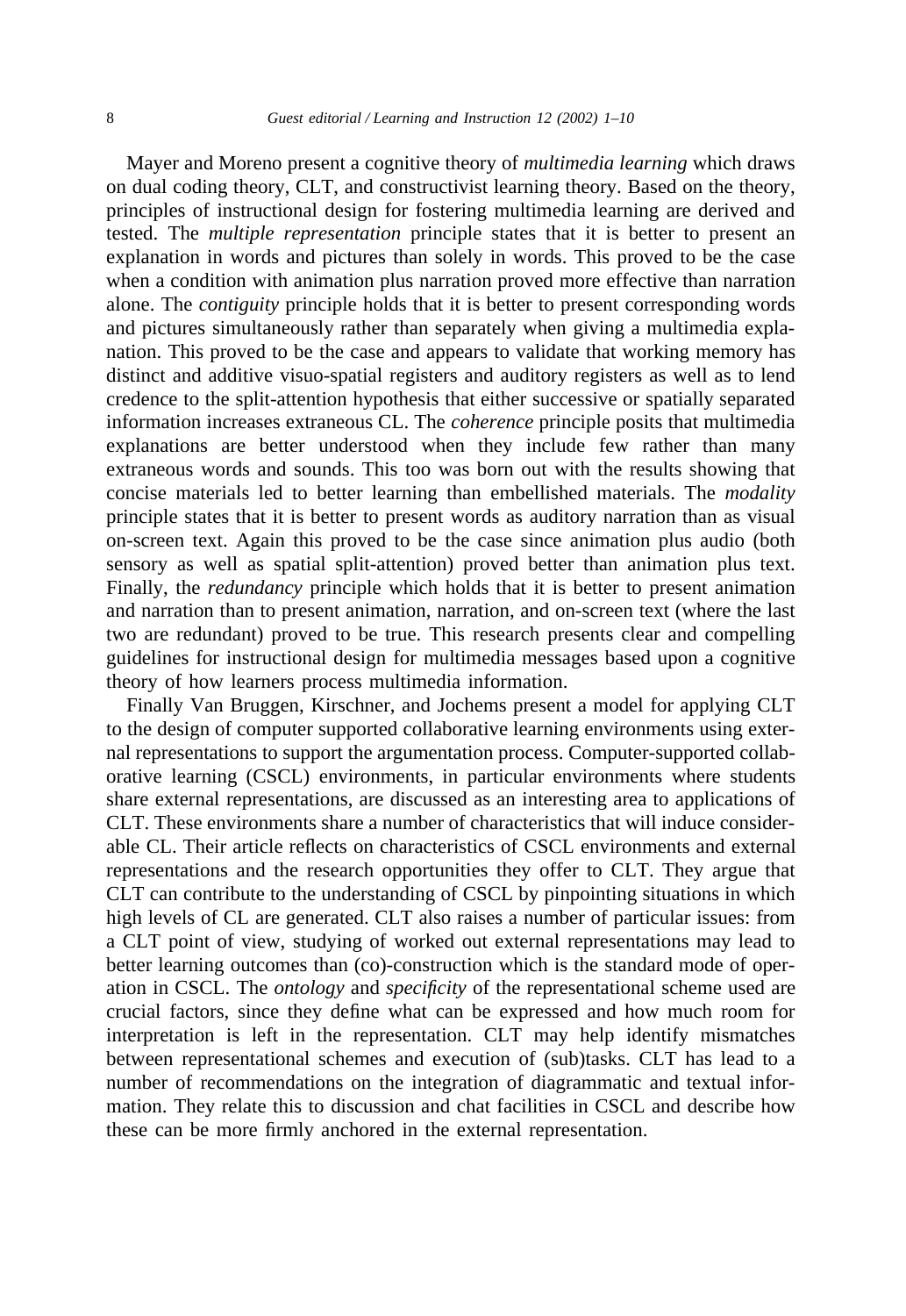# **6. Consequences of CLT research on instructional design**

CLT clearly offers promising perspectives on how instructional materials for acquiring complex cognitive skills and competencies can and should be designed. However, the theory is not as clear cut as it may appear. Looking at the six articles, a number questions arises. I do not pretend to be complete here, but rather to offer a number of salient questions or points of interest to stimulate the reader to look more closely at the articles and to help them to define relevant fields of study with respect to CLT. Noteworthy, in my opinion is:

- 1. What are the effects of spatial, temporal and sensory split attention on the clear cut results of Mayer and Moreno?
- 2. Could the redundancy effect as described by Mayer and Moreno be the reason that Pollock et al. found that non-integrative (mixed-phase) presentation of information proved better than two presentations of integrated materials?
- 3. What are the effects of the five principles presented by Mayer and Moreno on CL? They use CLT (along with dual-coding and constructivist learning theory), but do not measure either the CL induced nor the mental effort needed by the participants in their studies.
- 4. Is intrinsic CL really a fixed quality or is it also affected by the causal factors described here and in the article by Van Bruggen et al.?
- 5. What is the role of prior knowledge with respect to CL and the instructional design procedures which are derived from CLT? Stark et al. state: On the one hand learners with deficient prior knowledge — provided they recognise their deficits as such — may work through example information more deeply and also more intensively concerning meta-cognitive control with learning progress from this intensive analysis. On the other hand, if learners have problems of understanding caused by a lack of prior knowledge which they cannot overcome, they may be led to resign themselves to this and exhibit rather superficial, passive example elaboration. Which is the case?
- 6. Van Merrienboer et al. have all of their participants study for a fixed amount of time and measure the differences in the number of problems covered during the study period. Pollock et al. allow students to study freely and measure true study time. How would participants have fared in the former study if either the number of problems was fixed or if allowed to study freely until they felt that they had learnt enough? Students (either in schools or in continuing education situations) are strapped for time and it would clarify a number of issues if training efficiency was not calculated but was based upon real study time.
- 7. Finally, with respect to Van Bruggen et al. an interesting field of study would be if (joint) studying worked examples and completion problems of external representations in CSCL environment show the same positive effects on learning outcomes as found with more traditional instructional material? Can the modality effect as described by Mayer and Moreno be exploited in synchronous CSCL environments, and under what conditions? And finally, can we apply CLT to